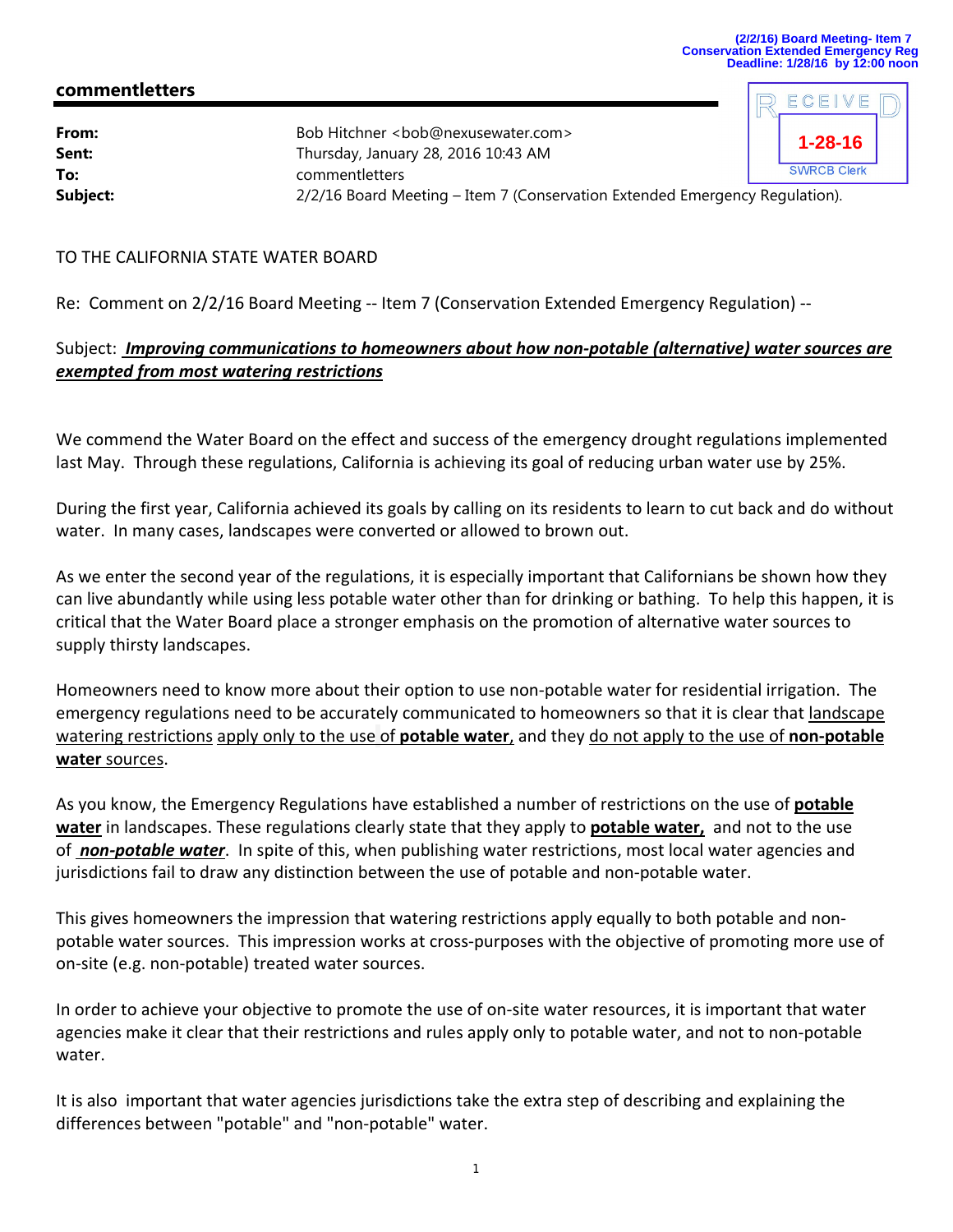Here are several examples where the announcements to homeowners fail to distinguish between the use of potable and non‐potable water:

## City of Los Angeles:

 $\pmb{\times}$ 

https://www.lacity.org/311‐directory‐online‐services/servicedetail/3909

# Know Your Watering Days | City of Los Angeles

www.lacity.org

The City of Los Angeles Water Conservation Ordinance limits outdoor watering with sprinklers to three days a week. Based on the last number of your street address ...

"The City of Los Angeles Water Conservation Ordinance limits outdoor watering with sprinklers to three days a week. Based on the last number of your street address, your watering days are as follows ..."

### The Elk Grove Irrigation District similarly states:

http://www.egws.org/conservationtips.html

**The FRCD/EGWD Board of Directors urges all Elk Grove Water District customers to comply with the Governor's order by reducing their irrigation by 25%. Customers may irrigate a maximum of two days per week as listed below to help meet the Governor's Executive Order.**

### Jurupa Community Services District:

http://www.jcsd.us/services/conservation‐and‐efficiency‐programs

### **Outdoor Watering (Irrigation) Restrictions**

- No watering on Sundays
- Water only on your authorized days
	- o If your address ends in an ODD number, you may water on Monday, Wednesday, and/or Friday o If your address ends in an EVEN number, you may water on Tuesday, Thursday, an/or Saturday

Even the El Dorado Irrigation District, which supplies recycled water directly to many of its residential customers, has published similar restrictions: http://www.eid.org/customers/drought-information/mandatory-watering-restrictions

**Twice-a-week watering** is allowed from April 16 to May 31 and October 1 to November 15 on Wednesdays and Sundays for customers with addresses ending in even numbers and Tuesdays and Saturdays for customers with addresses ending in odd numbers.

When homes and businesses leverage their on-site water resources, they are able to reduce potable water use by each gallon of water that is reused. It is the best means of maintaining Californians' landscape preferences while drastically cutting water use.